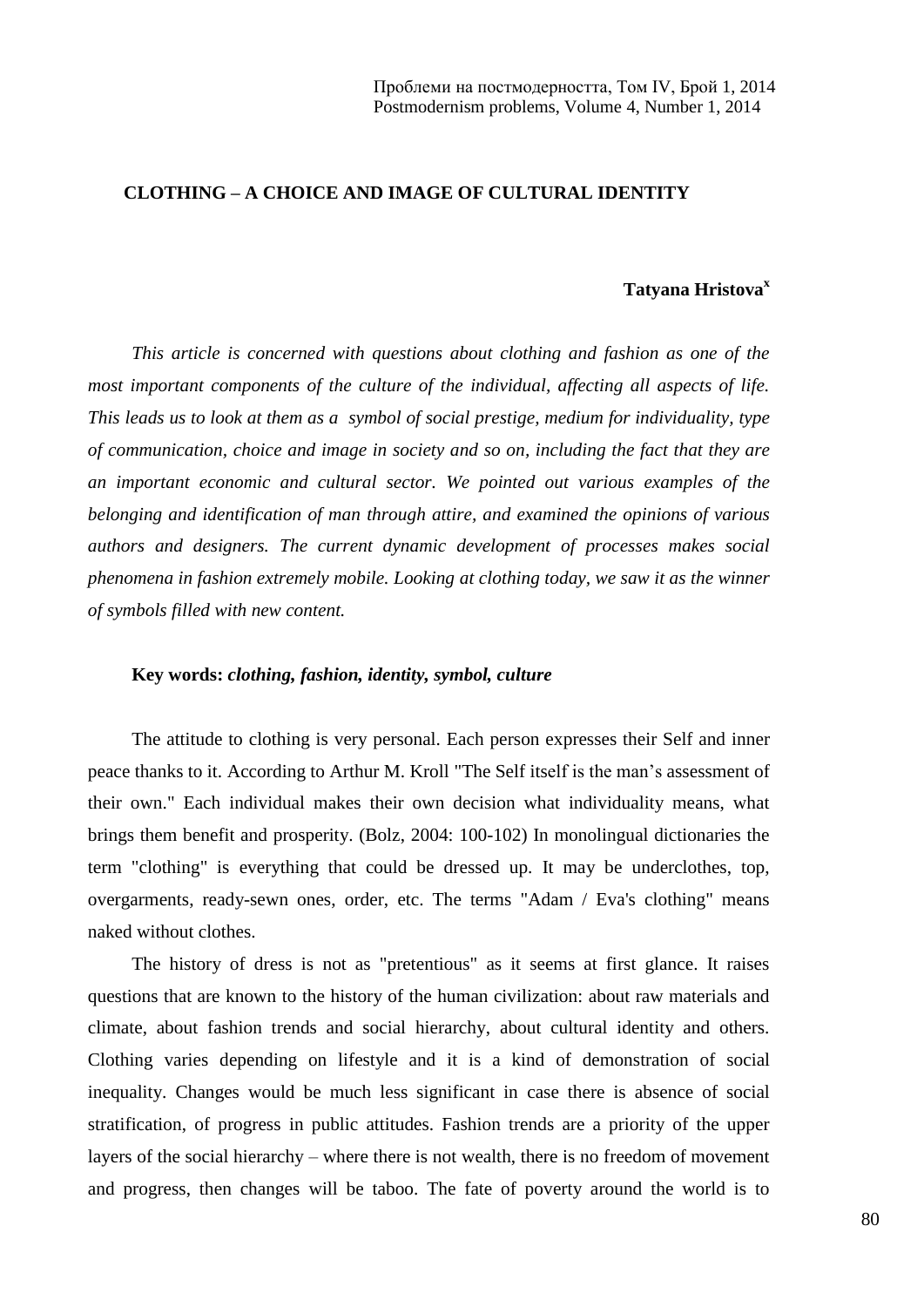survive, and fashion is a chimera, it is unattainable luxury. (Braudel, 2000: 250-251) Since time immemorial wealth and poverty have been very common with any society. Anyway, people of different cultures have the same attitude towards them. While the perception of poverty is uniform, the attitude towards wealth is very different in different countries and social groups. If in the world history religion condemns striving for profit (Sotirova, 1988), the reality dictates something else: money is constructive and creating nature. Especially when it comes to *haute couture<sup>1</sup>*. There cannot exist one and the same fashion in a society with unequal financial resources.

The way we dress is a form of communication that best suits the Self. This is their social identity formed by the cultural values that everyone possesses. That is why many stylistic trends in fashion cause different associations in the different social groups. Each person's fashion and style are individual, they are his/her own choice and image in society.

Clothes are able to discover our strengths, quests, our liberalism or conservatism. It's been passed through a long way of improvement to satisfy simpler or more complex emotional needs. They can send - consciously or not, various sexual messages. Clothing adds nuances to our daily life, expresses our feelings and as a whole - our aura. Moreover, fashion affects all aspects of life: it is a way of dressing, communication, food, gait, care for our body, face, hair, etc.

**Fashion** (Latin: modus - manner, norms, rules, time, rate) means a way of expression according to taste, a manner of dressing and behaviour that are typical of an era. Fashion is an expression of aspiring and ideal for beauty. It is mostly a social psychological phenomenon and can serve as a tool for setting social boundaries. Everything fashionable attracts public attention, but low-status people cannot always afford it. Public opinion can be manipulated and directed to different trends in fashion and tastes. The most famous global fashion centers are Paris, London, Milan, Los Angeles and New York , and cities such as Tokyo and Sydney are also gaining popularity. For a long time fashion has been aristocracy privilege. The first time the term appeared was in the phrase "new fashion" (la nouvelle mode) in 1482 to introduce changes in the clothing of the society elite. In 1549 the term turned its meaning into "being in fashion" (être à la mode). During the XVI century the first fashion magazines and newspapers were issued but only in the XIX century they were offered at lower prices. Gradually fashion has developed in a way that it has become an image of the whole society. Around the middle of the XX century the names of Coco Chanel, Christian Dior, Yves Saint Laurent, Nina Ricci, Pierre Cardin appeared on the stage who have revolutionized fashion. In the XXI century fashion attracts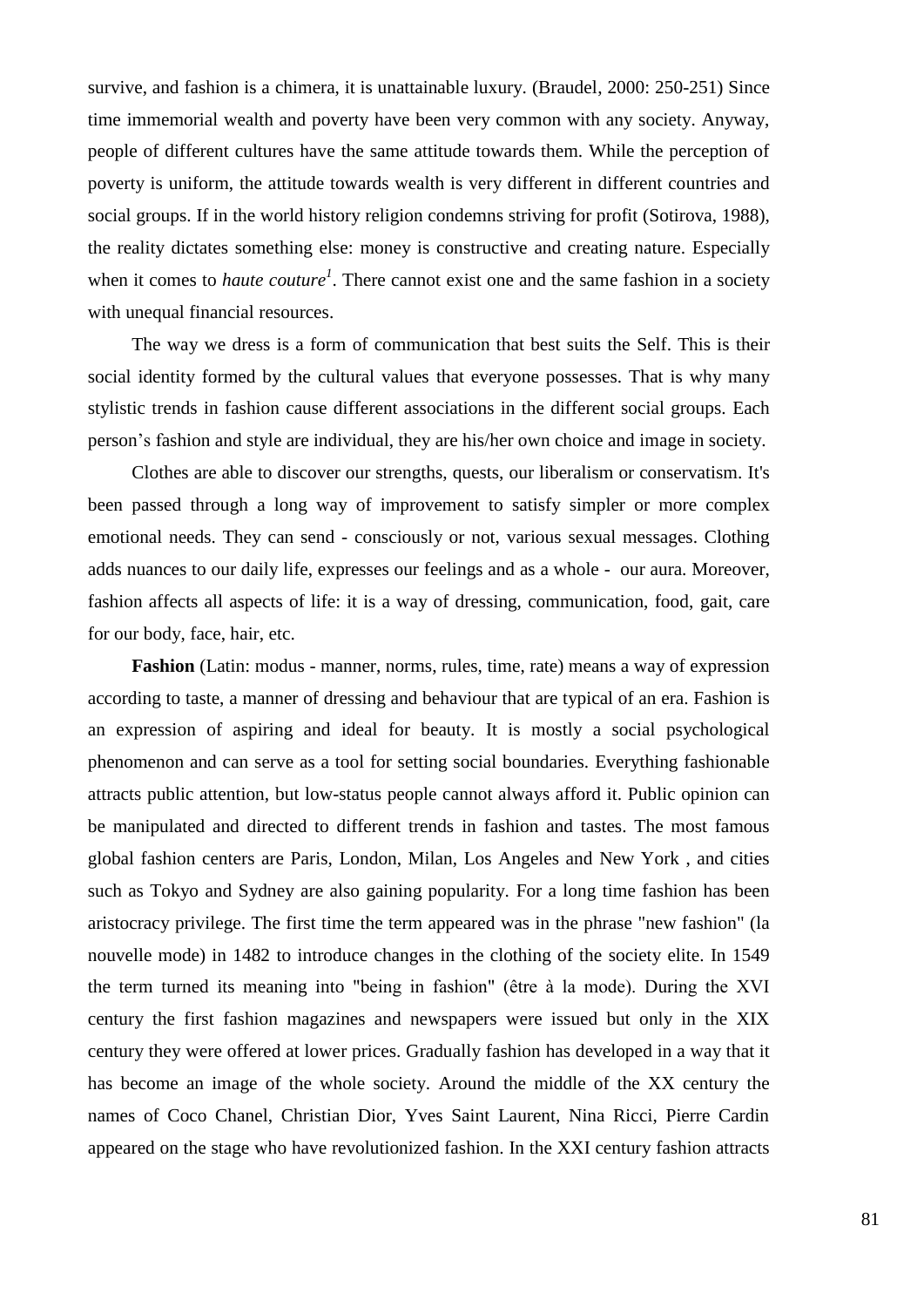mostly younger generation that tends to seek and find their own style, guided mainly by motives for being convenient.

**Taste** - this is man's knowledge, education and inner culture considered together. (Zaytsev, 1983: 62) It is a determining factor of the image of each individual and subsequently a demonstration of person's choice and preferences. Taste is different for everyone and to a great extent it plays an important role leading the formation of personality.

**The skill in dressing, taking care of oneself is one of the most important feature of the individual's culture. The culture of clothing is a serious and important life issue that should be dealt at an early age. Personality formation is largely dependent on the ability to organize and direct the mind of the young man in the right direction, forming aesthetic criteria. The acquisition of these criteria is of great importance.** We consider that attending cultural events and institutions, such as exhibitions, museums, shows, performances, theatre, cinema and many others have constructive character for developing aesthetic qualities.

Fashion can help us understand the past. From the way people are dressed, we can see how they have lived and worked, what they have believed in and what has been valuable for them. Even today clothing symbolizes man's place in society. One thing is certain, though times and fashions change, the suit remains a symbol of social prestige. It can help us to "set the clock" with modern times to serve us as a barometer of the social status of the person, group or society. On the other hand we are witnessing today the so called blurring of boundaries. What it reveals is that in the past when people have to spend extra money for clothes, today many of them give the latest available to look good and to keep up with fashion trends. But we have to be aware of the fact that to follow the dress code, you have to possess a number of qualities to enclosing a high standard of living and to spend a substantial amount of clothing. It means that there are limits and boundaries, even though the more privileged ones could be a small circle of people. The majority belongs to a market of mass- produced clothing at affordable prices with a poor quality. **However, fashion and design are important economic and cultural sectors for each country. We have to realize the importance and economic significance of the production and marketing of garments. Society relies on the factory owners, which need new ideas, perceptions, suggesting that they cannot go without designers and vice versa.**

What is concluding is that fashion is a great non-verbal way of communication. The conclusion is that fashion is a powerful nonverbal communication tool. Our choice of how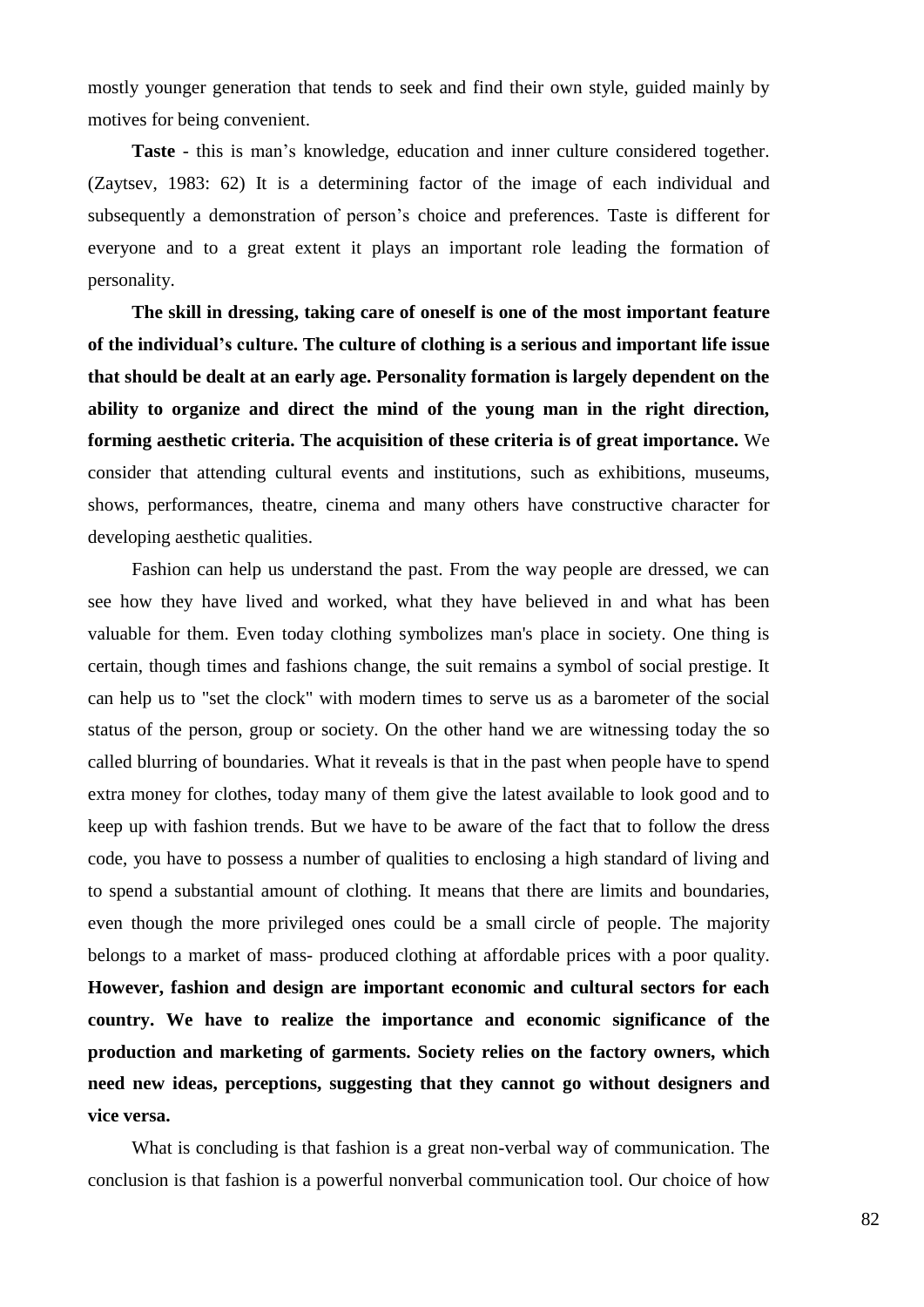we dress up sends messages to the outside world. Each piece of clothing and decoration is our character that others read. Despite the changeable nature of the aesthetic ideal, tireless pursuit of fashion is actually tireless pursuit of our identity.

According to Georg Simmel two social trends are required in order fashion to come into being: the first is the necessity of uniting and entity, and the second - from isolation and separation. The human individual has a primordial need to be part of the society and belong to something greater on the one hand, and on the other hand, he/she wants to be seen as part of a whole. According to him, both for fashion and about the society in general, what is essential is the conflict between two forces, the clash between two propensities - "adaptation to society" and "individual deviations from its requirements." (Stoykov, 2006: 35-36)

Consciously or not we use fashion as a means of identification - to ourselves and others. Whether you want to be outstanding in the society or isolate ourselves in both cases, consciously or not we *distinguish ourselves*. Here are a few examples of how the clothes start to speak in different social definitions as Jana Dvoretzka (2009) thinks:

*Social status and economic status*: in the history of clothing there are two inevitable events: the rich are trying to visually separate from the masses - to be recognized as the rich and the second - those from lower social classes imitate the fashion of the rich to be recognized as part of their class group;

*National, ethnic and genetic affiliations*: National costume as a sign of national pride;

Gender identity: in almost each epoch man and woman's clothes of men and women have emphasized biological differences between the sexes;

Sexual identity: clothing is an important sign in identity formation and the struggle for discrimination;

Religion: it expresses mainly group identity, the appearance is one of the most powerful tools of one religion to promote its values;

Cultural identity - interest groups: the term "culture" in fashion is seen as a communicator of subcultures;

Membership in a group (uniform): as a noun "uniform" refers to the distinctive clothing that identifies wearer as a member of an organization while participating in its activities and serve to create a visual identity in it.

Even unconsciously man participates in a particular group identifying their image and characterizing their nature. Every day a person faces the choice of how to look, what to wear. A man uses their body as a primary means of expression. Alitsia Kuchinska (1988)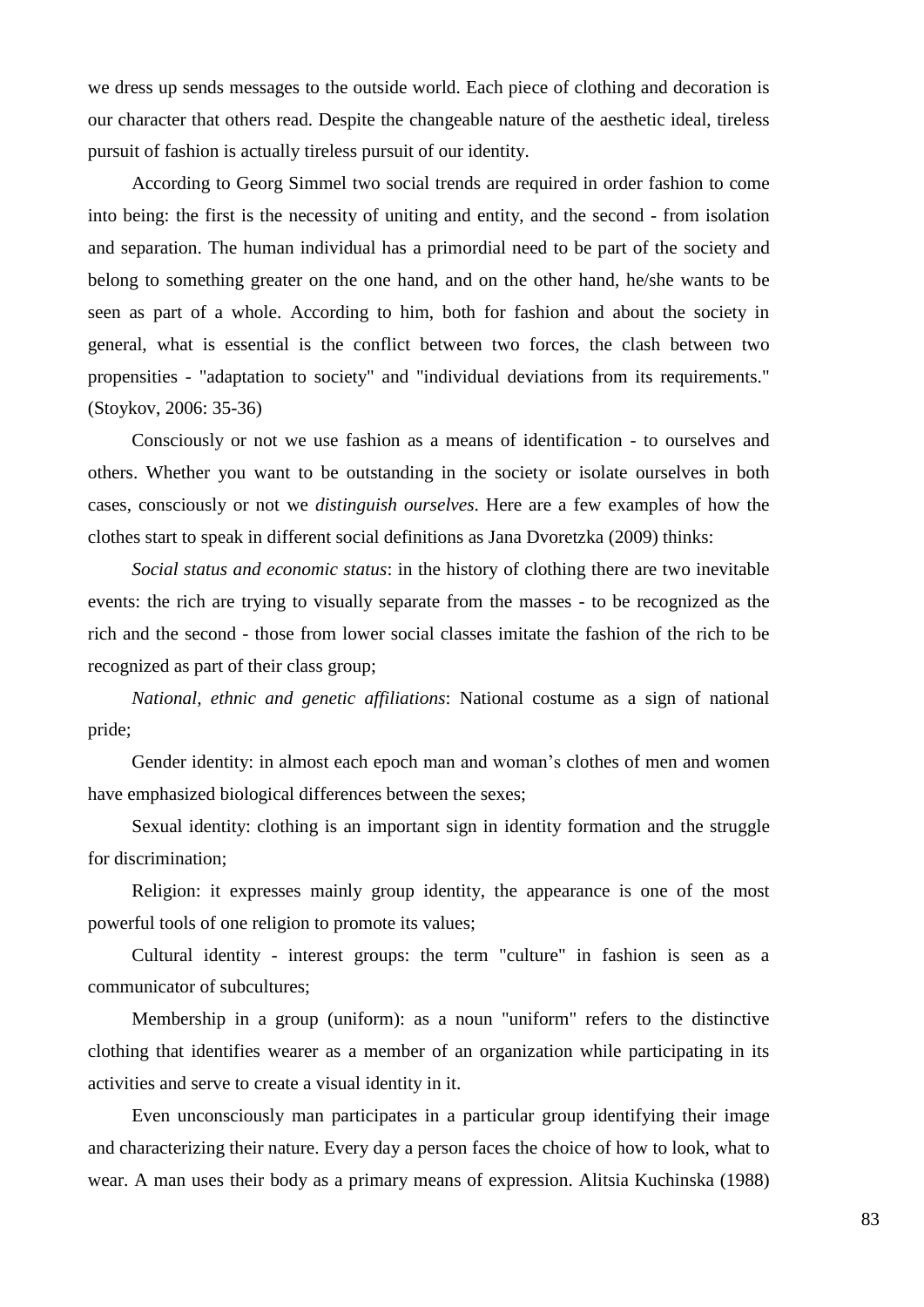in "Fashion models in everyday life" says that one except for our true given by the nature body can make use of specific replacing forms of expression, which he called a "second body". These forms include: clothing, architecture and art environment, the internal living environment, everyday objects used, objects of luxury, a combination of gestures and behaviours, manners and viewpoints. According to it fashion is the product of actions designed to show with the help of a sign (subject, etc.) something more than what this character really is. For example, fashion coat is more than just a means of protection from the cold. In other words one can use different expressions to simulate certain situations, pretending to be another person more different than his/her own nature, can demonstrate skills as they do not have to hide those which they wish to hide and to expose those which they care about. (Kuczynski, 1988: 9.10) The French semiotician, culturologist and structuralist Roland Barthes (2005) has made a major contribution to this issue. In his famous work "The fashion system" he has discussed fashion as a sign, while the fashion object as an owner of three different structures - **technological, iconic and verbal**. According to him to understand the meaning of fashion, you must understand how it is described.

Today creating top fashion is a priority of the best and proven over time *companies*. At the beginning of the XXI century the number of customers purchasing custom unique models at extremely high prices has decreased more than seven times. Terry Edzhins (1999) in his book "The End of Fashion" says that haute couture is dead. It is a statement that suggests a dark and uncertain future for the fashion industry. What is known, however, is that the best and most unique creation (which we can treat as art), have been created namely in the collections of "couture" class. For a company that designs such collections this implies a high brand image. In such a competitive and dynamic business environment what is essential for the success of any company is the public approval and *branding*. This is a prerequisite for a user to obtain a *social position* and to distinguish themselves from goods flooding the market. Today the brands are highly promoted as the name means everything to them while values are just totemic. In the modern world advertising has a socio-biological function with its graphic emblems, logos and constant presence it enters customers' minds and with their help builds up its world.

Logically people will never refuse to wear clothes, but in terms of fashion, it will continue to revolve in the cycle of past and present, offering people comfort, convenience and brilliance. In our opinion the mankind faces a choice, unfamiliar up to now and it is logical explained by the fact that the society has been dynamically developing. The high growth rate of the *apparel sewing industry* is a process that goes through the production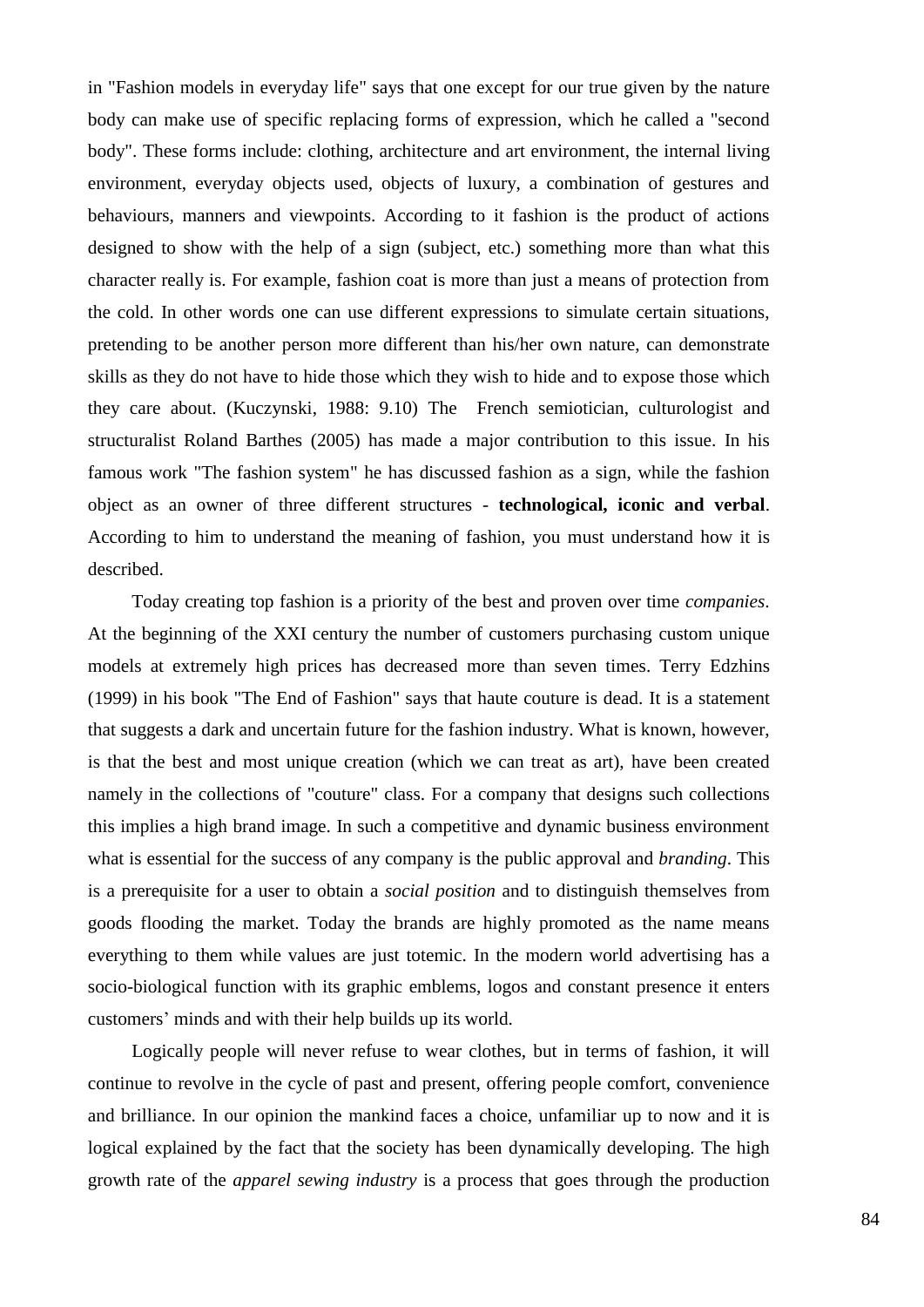and leads to social changes and reassessment of the traditional norms and values. The process of development, which every society lives through, leads to social changes and reassessment of the traditional norms and values. For the present conditions we live in what is characteristic is an extreme mobility of the social processes, consisting of new environment and new forms of regulating the human behaviour. All these processes establish new trends in the way people dress.

That is how the designer Lloyd Klein describes the portrait of a modern woman - "a modern image of a woman that I dress: she possesses lots of individual personality, she should have much culture and - of course, be very feminine and active." <sup>2</sup>Olivier Lapidyus said: "The individual has a desire to find and reveal their true self and not to show through their clothes a brand or style ... Young people no longer want to accept that fashion can carry it too far. They no longer want to say – look at my jacket, do not look at me – today it is said – look at and watch me, not my jacket! We are looking for an exact match between a costume and a man. This is exactly my philosophy according to which out of the garment and out of the suit one should seek the individual." $3$  In this connection it is interesting what Paco Rabanne has said: "Fashion is a perfect symbol, a sign of a kind of civilization. In a bourgeois civilization, people dress in a bourgeois style. In a proletarian civilization – as it was with you – in a proletariat style. For example, at the time of Mao Tse Dwi when he wanted agriculture to take advantage of the culture and industry – then gender differences in clothing were eliminated as well as the social disparities in clothes were liquidated. He dressed everyone in the same blue worker clothing. He did it to avoid a struggle between classes and between the sexes. And he managed to do it, that is to enhance the development of agriculture, which at that time was very low. "I have given exactly this example to show how important clothing for this or that civilization is<sup>14</sup>- Rabanne explained. The "Trajectorie", he said: "The garment is indeed extremely revealing. To be and to appear are not two contradictory concepts: there are direct links between them that are reflected constantly in a game of mirrors. How to realize our personal contribution if we do not know what has been done before? "(Rabanne, 1993: 126)

Fashion is ahead of its time. Designers work at the beginning of the year to present their collections at the end of or even the next year. Haute couture is designed three months before the season, and prêt-à-porter is six months. We want to say that designers get ahead of time and they are obliged and required to detect trends that are unique both for particular individuals as well as for different countries. If you want to have success in several continents, they are obliged to respect and adhere to the cultural identity of the dominant mass of people.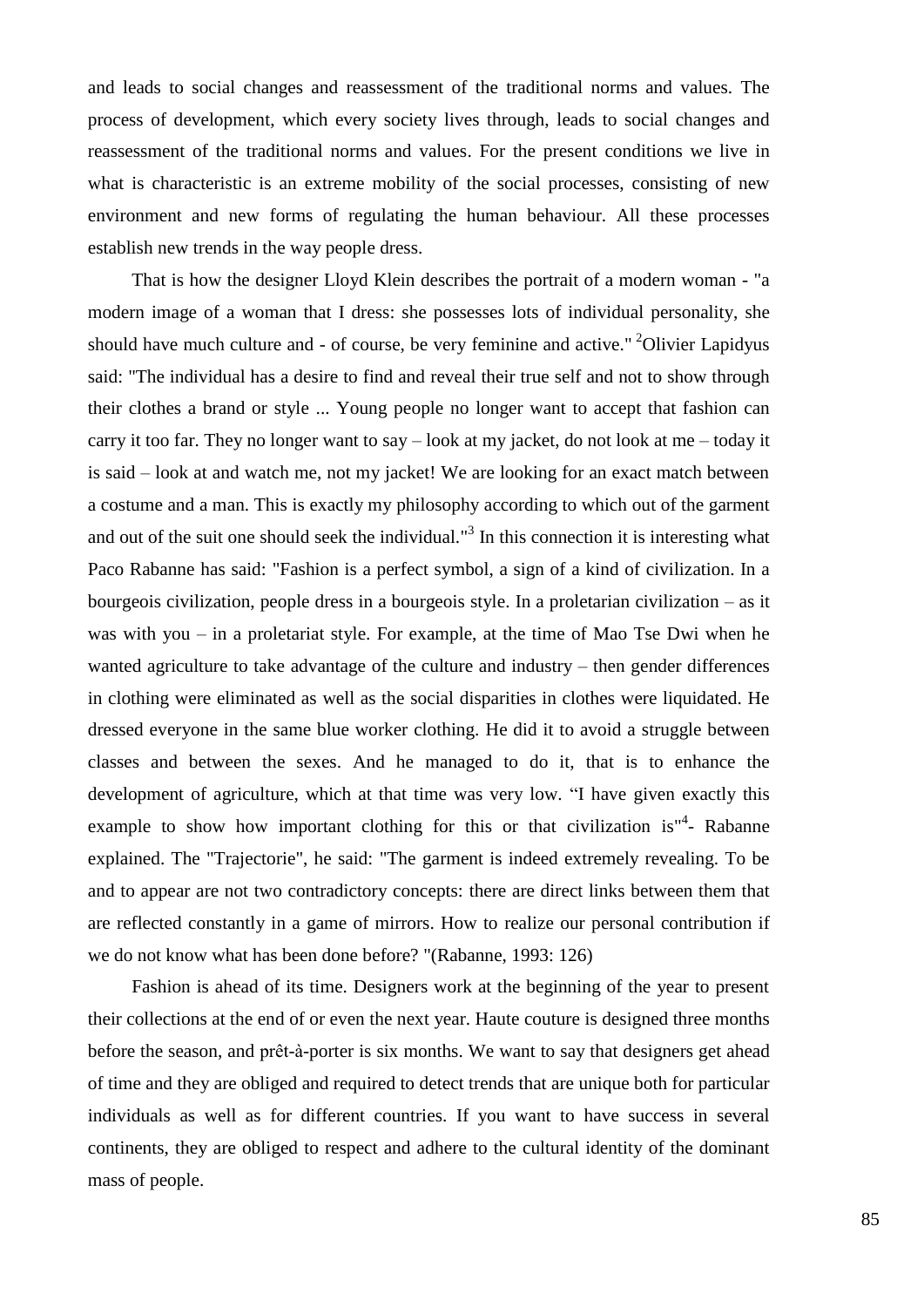In today's fashion it is not merely enough that clothing satisfies human needs – but it should protect them from the environmental conditions. The sign function of clothing increases a lot and today it is filled with new contents - social, group, sexual, cultural background, etc.

A different trend has started to make its way in the late 50s and early 60s: TV-type imagery. *Kitsch*<sup>5</sup> phenomenon is unprecedented today. It is therefore necessary to emphasize the role of aesthetic education as an extreme and urgent task of the contemporary society. Aesthetic education of individuals is a complex set of impacts. It involves the development of a true aesthetic criterion, which is a prerequisite for escaping the captivity of bad taste and kitsch.

"You are welcomed according to your clothing and you are shown to the door according to your brains" is an old true saying that today we can interpret this way: the most important thing is the first impression, a criterion both for aesthetic education of the personality as well as a symbol of the social and individual human place in society. Every day a person makes his choice – good or bad, right or wrong, conscious or not, and builds his world- individual, distinctive and unique. We need to know that the choice we make is a sign, and according to us, the embodiment of our cultural identity.

#### **NOTES**

<sup>1</sup> "Haute Couture" (translated from French means "high sewing", known as "haute couture") - the best designers' creations for the elite of society. The term "fashion" is often associated with the term "Haute Couture" which comes from the French haute couture. The creations from "couture" class are exclusive and unique, custom-fitted single model and there are almost no machine seams, as high quality fabric is used for them. A designer mostly works at client's request. The father of "Haute Couture" - Charles Frederick Worth established a union chamber of haute couture in France in 1868, where the members were only those designers and fashion houses that achieved high quality of apparel, professionally hand–executed and basically having individual orders. The market of this class clothing today is extremely limited. If in the middle of the twentieth century the number of customers purchasing unique patterns for ultra-high pay, for example, amounted to 15,000 for the whole world, in the early twenty-first century they have been around 2000. But collections of "couture" class have not been created for sales but mainly for brand image. The demonstration of couture goods of fashion houses ("Chanel", "Christian